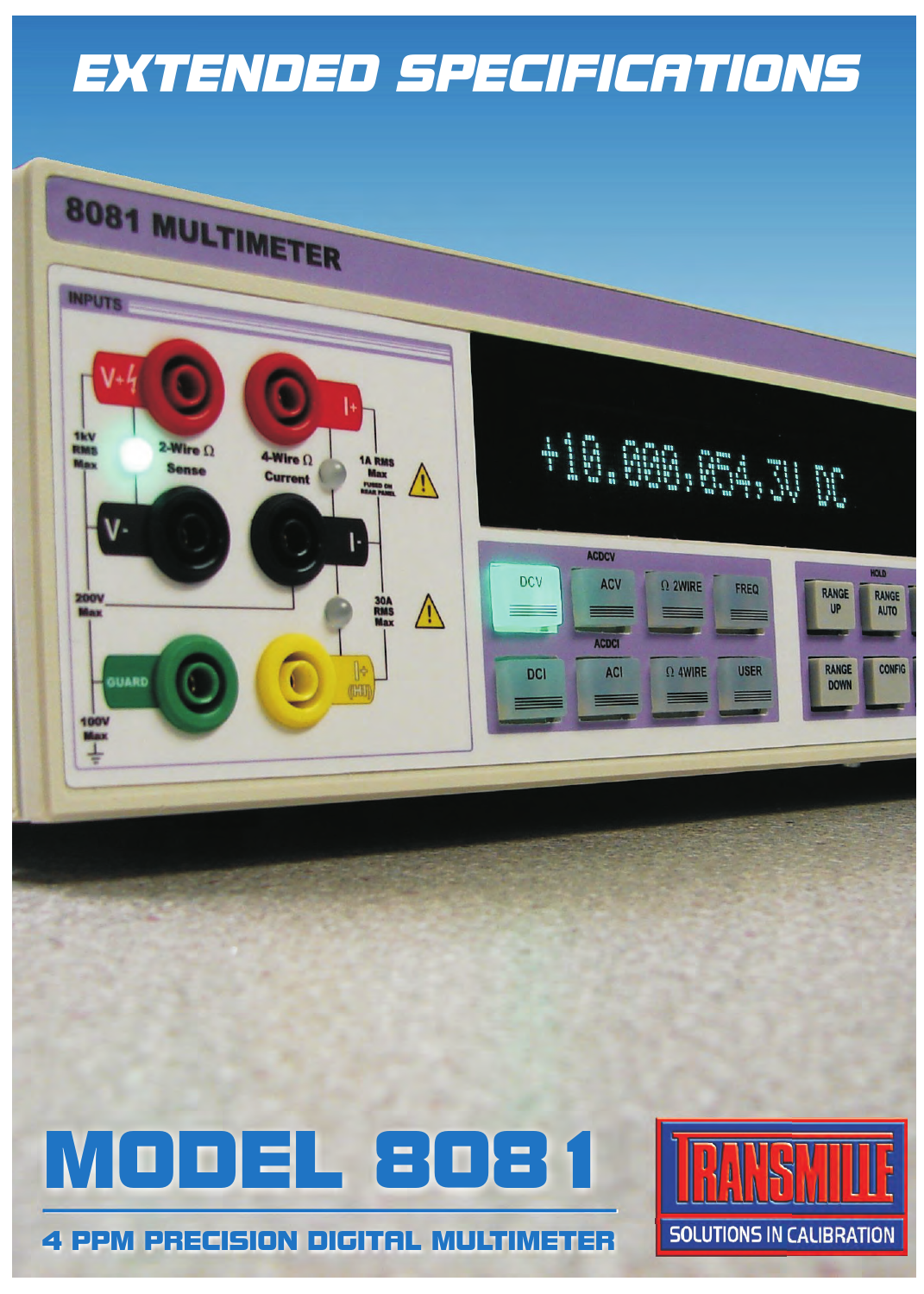# **DC Voltage**

#### **Instrument Uncertainty Relative to Calibration Standards**

| Range          | <b>Full Scale</b> | <b>Resolution</b> | Input Impedance |     | 90 Dav |     |     | <b>180 Dav</b> |                   |                                 | Year |     |     | 2 Year |     |
|----------------|-------------------|-------------------|-----------------|-----|--------|-----|-----|----------------|-------------------|---------------------------------|------|-----|-----|--------|-----|
|                |                   |                   |                 |     |        |     |     |                |                   | $\pm$ (ppm Reading + ppm Range) |      |     |     |        |     |
| 100mV          | 120,000,000       | 1nV               | > 10 GOhms      | 3.8 |        |     | 4.3 |                |                   | 4.8                             |      |     | 7.0 |        |     |
| 1 <sub>V</sub> | 1.200,000,00      | 10nV              | > 10 GOhms      | 3.0 |        | 0.6 | 3.5 |                | 0.6               | 3.9                             |      | 0.6 | 5.5 |        | 0.6 |
| <b>10V</b>     | 12.000.000.0      | 100nV             | > 10 GOhms      | 3.0 |        | 0.6 | 3.5 |                | 0.6               | 3.9                             |      | 0.6 | 5.5 |        | 0.6 |
| 100V           | 120.000,000       | 1uV               | 10 MOhms, 1%    | 4.6 |        | 0.8 | 5.2 |                | 0.8               | 5.8                             |      | 0.8 | 8.0 |        | 0.8 |
| 1000V          | .050,000,00       | 10uV              | 10 MOhms, 1%    | 4.6 |        |     | 5.2 |                | ົ<br>. . <u>.</u> | 5.8                             |      | - 2 | 8.0 |        |     |

**Absolute Uncertainty (95% Confidence)**

|                | 1 Year |                                 |     |     |                |     |  |  |  |  |  |
|----------------|--------|---------------------------------|-----|-----|----------------|-----|--|--|--|--|--|
| Range          |        | Tcal $\pm$ 1°C                  |     |     | Tcal $\pm$ 3°C |     |  |  |  |  |  |
|                |        | $\pm$ (ppm Reading + ppm Range) |     |     |                |     |  |  |  |  |  |
| 100mV          | 7.5    |                                 | 1.7 | 9.0 |                | 1.7 |  |  |  |  |  |
| 1 <sub>V</sub> | 4.9    |                                 | 0.6 | 6.4 |                | 0.6 |  |  |  |  |  |
| <b>10V</b>     | 5.4    |                                 | 0.6 | 6.8 |                | 0.6 |  |  |  |  |  |
| <b>100V</b>    | 7.3    |                                 | 0.8 | 9.5 |                | 0.8 |  |  |  |  |  |
| 1000V          | 7.3    |                                 | 1.2 | 9.5 |                | 12  |  |  |  |  |  |

**Input Protection : 1100Volts**

**Ratio Uncertainty**

 $\hat{\mathbf{r}}$ 

**Same Range : Apply 90 Day Accuracy**

**Different Ranges : ± (Front Terminal Range Accuracy + Rear Terminal Range Accuracy)**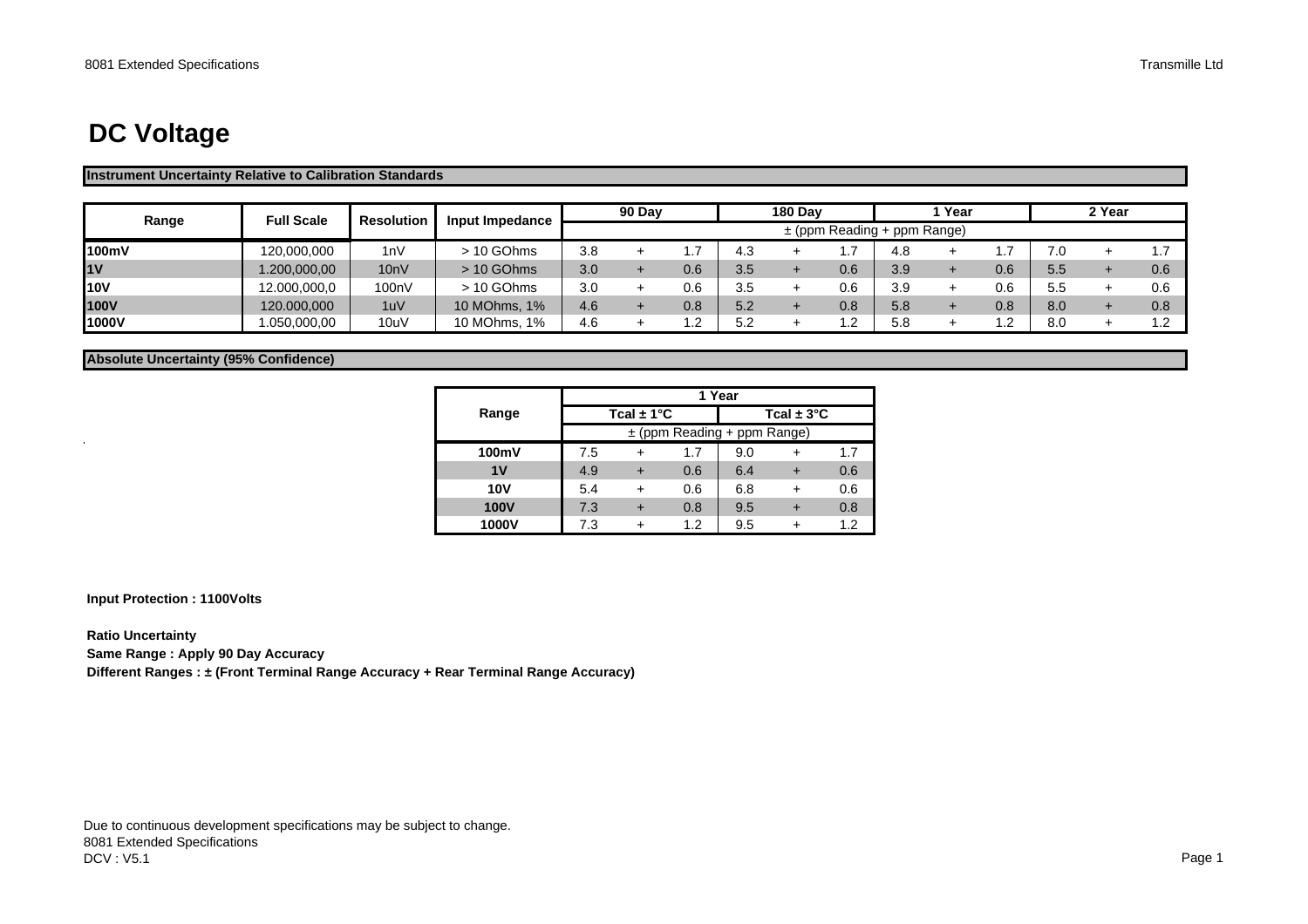### **DC Current**

#### **Instrument Uncertainty Relative to Calibration Standards**

| Range              | <b>Full Scale</b> | <b>Resolution</b>   | Input Impedance       |      | 90 Day |                 |      | <b>180 Dav</b> |                 |                                 | 1 Year    |                  |      | 2 Year |     |
|--------------------|-------------------|---------------------|-----------------------|------|--------|-----------------|------|----------------|-----------------|---------------------------------|-----------|------------------|------|--------|-----|
|                    |                   |                     |                       |      |        |                 |      |                |                 | $\pm$ (ppm Reading + ppm Range) |           |                  |      |        |     |
| 10 <sub>n</sub> A  | 12.000.00         | 0.01 <sub>p</sub> A | <b>Virtual Ground</b> | 4000 |        | 80              | 4500 | $\div$         | 80              | 5000                            | $\ddot{}$ | 80               | 7000 |        | 80  |
| 100 <sub>n</sub> A | 120,000.0         | 0.1 <sub>p</sub> A  | <b>Virtual Ground</b> | 1440 |        | 34              | 1620 | $+$            | 34              | 1800                            | $\ddot{}$ | 34               | 2520 |        | 34  |
| 1uA                | .200.000          | 1pA                 | <b>Virtual Ground</b> | 160  |        | 17              | 180  | $\ddot{}$      | 17              | 200                             | $+$       | 17               | 280  | $\div$ | 17  |
| 10uA               | 12,000,00         | 10 <sub>p</sub> A   | <b>Virtual Ground</b> | 24   |        | 10 <sup>°</sup> | 27   |                | 10 <sup>1</sup> | 30                              | $\div$    | 10 <sub>1</sub>  | 42   |        | 10  |
|                    |                   |                     |                       |      |        |                 |      |                |                 |                                 |           |                  |      |        |     |
| 100uA              | 120.000.00        | 10pA                | 10 kOhms              | 5.5  |        | 4               | 6    | $\div$         |                 |                                 | ÷         | 4                | 10   |        | 4   |
| 1 <sub>m</sub> A   | 1.200,000,0       | 100pA               | 1 kOhms               | 5.5  |        | $\overline{a}$  | 6    | $\overline{+}$ | 4               |                                 |           | $\boldsymbol{A}$ | 10   | $\div$ | 4   |
| 10 <sub>m</sub> A  | 12.000,000        | 1 <sub>n</sub> A    | 100 Ohms              | 7.2  |        | 4               | 8.1  | $\div$         |                 | 9                               | $\ddot{}$ |                  | 13   |        | 4   |
| 100mA              | 120,000,00        | 10 <sub>n</sub> A   | 10 Ohms               | 24   |        | 6               | 27   |                | 6               | 30                              | $\ddot{}$ | 6                | 42   |        | 6   |
| 1A                 | .200,000,0        | 100 <sub>n</sub> A  | 0.5 Ohms              | 120  |        | 13              | 135  | $+$            | 13              | 150                             | $+$       | 13               | 210  |        | 13  |
| 10A                | 12.000,000        | 1uA                 | 10 mOhms              | 290  |        | 35              | 320  | $+$            | 35              | 360                             | $+$       | 35               | 500  |        | 35  |
| 30A                | 30.500.00         | 10uA                | 10 mOhms              | 390  |        | 145             | 440  | $+$            | 145             | 490                             | $\ddot{}$ | 145              | 690  | $\pm$  | 145 |

#### **Absolute Uncertainty (95% Confidence)**

|                    |       |                |                                 | 1 Year |                        |                         |
|--------------------|-------|----------------|---------------------------------|--------|------------------------|-------------------------|
| Range              |       | Tcal $\pm$ 1°C |                                 |        | Tcal $\pm 3^{\circ}$ C |                         |
|                    |       |                | $\pm$ (ppm Reading + ppm Range) |        |                        |                         |
| 10 <sub>n</sub> A  | 14227 | $\ddot{}$      | 80                              | 15148  | $\ddot{}$              | 80                      |
| 100 <sub>n</sub> A | 2454  | $+$            | 34                              | 3087   | $+$                    | 34                      |
| 1uA                | 268   | $\ddot{}$      | 17                              | 339    | $\ddot{}$              | 17                      |
| 10uA               | 40    | $+$            | 10                              | 50     | $\ddot{}$              | 10                      |
|                    |       |                |                                 |        |                        |                         |
| 100uA              | 11    | $\ddot{}$      | 4                               | 14     | ÷                      | 4                       |
| 1 <sub>m</sub> A   | 11    | $\ddot{}$      | $\overline{4}$                  | 14     | $\div$                 | $\overline{\mathbf{4}}$ |
| 10 <sub>m</sub> A  | 13    | $\ddot{}$      | $\overline{4}$                  | 16     | $\ddot{}$              | $\overline{4}$          |
| 100mA              | 36    | $\ddot{}$      | 6                               | 47     | $\ddot{}$              | 6                       |
| 1A                 | 174   | $\ddot{}$      | 13                              | 234    | $\ddot{}$              | 13                      |
| <b>10A</b>         | 418   | $\ddot{}$      | 35                              | 561    | $\ddot{}$              | 35                      |
| 30A                | 569   | $\ddot{}$      | 145                             | 764    | +                      | 145                     |

#### **Input Protection**

Front Hi Current Terminal Front/Rear Current Terminals

1A QB Fuse30A

Due to continuous development specifications may be subject to change. 8081 Extended Specifications DCI : V5.1en and the state of the state of the state of the state of the state of the state of the state of the state of the state of the state of the state of the state of the state of the state of the state of the state of the sta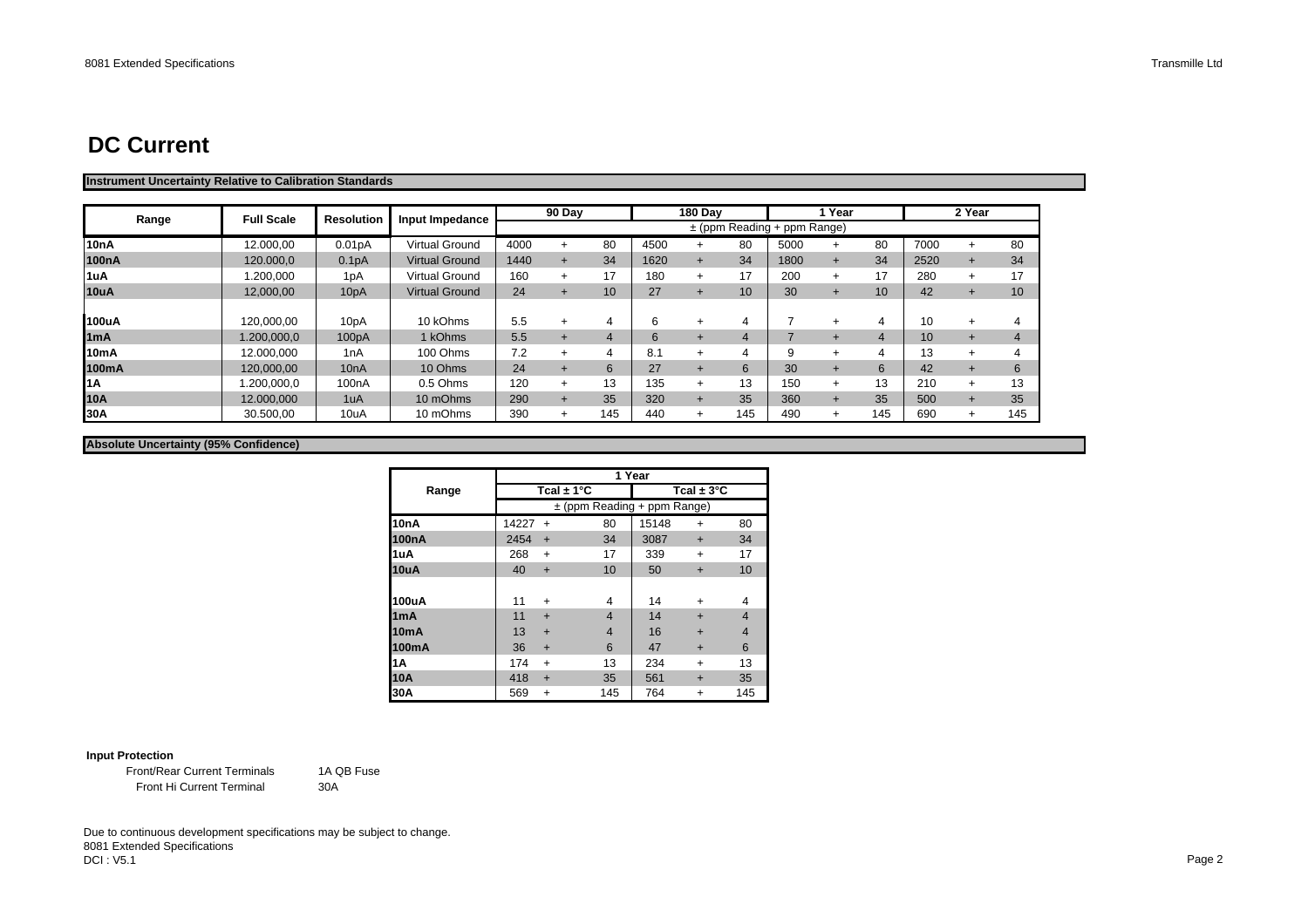### **AC Voltage**

#### **Instrument Uncertainty Relative to Calibration Standards**

|                    | <b>Full Scale</b> |                   |                 |                 |       | 90 Day    |       |       | 180 Day   |                             |       | Year      |       |       | 2 Year |       |
|--------------------|-------------------|-------------------|-----------------|-----------------|-------|-----------|-------|-------|-----------|-----------------------------|-------|-----------|-------|-------|--------|-------|
| Range              |                   | <b>Resolution</b> | Input Impedence | Frequency       |       |           |       |       |           | $\pm$ (% Reading + % Range) |       |           |       |       |        |       |
| 100mV              | 105.000.0         | 0.1 <sub>u</sub>  | >1 GOhm / 90pF  | 10Hz to 40Hz    | 0.040 | $+$       | 0.015 | 0.045 | $+$       | 0.015                       | 0.05  | $+$       | 0.015 | 0.070 | $+$    | 0.015 |
|                    |                   |                   |                 | 40Hz to 200Hz   | 0.017 | $+$       | 0.009 | 0.019 | $\ddot{}$ | 0.009                       | 0.021 | $+$       | 0.009 | 0.029 |        | 0.009 |
|                    |                   |                   |                 | 200Hz to 1KHz   | 0.014 |           | 0.008 | 0.015 | $+$       | 0.008                       | 0.017 | $+$       | 0.008 | 0.024 |        | 0.008 |
|                    |                   |                   |                 | 1kHz to 2kHz    | 0.014 | $+$       | 0.008 | 0.015 | $\ddot{}$ | 0.008                       | 0.017 | $+$       | 0.008 | 0.024 |        | 0.008 |
|                    |                   |                   |                 | 2kHz to 20kHz   | 0.020 | $+$       | 0.01  | 0.023 | $+$       | 0.01                        | 0.025 | $+$       | 0.010 | 0.035 |        | 0.010 |
|                    |                   |                   |                 | 20kHz to 100kHz | 0.048 | $+$       | 0.05  | 0.054 | $+$       | 0.05                        | 0.06  |           | 0.050 | 0.080 |        | 0.050 |
| 1V                 | 1.050.000         | 1uV               | >1 GOhm / 90pF  | 10Hz to 40Hz    | 0.030 | $\ddot{}$ | 0.015 | 0.036 | $+$       | 0.015                       | 0.04  | $\ddot{}$ | 0.015 | 0.060 |        | 0.015 |
| 10V *              | 10.500,00         | 10uV              | >1 GOhm / 90pF  | 40Hz to 200Hz   | 0.015 | $+$       | 0.006 | 0.017 | $+$       | 0.006                       | 0.019 | $+$       | 0.006 | 0.027 |        | 0.006 |
|                    |                   |                   |                 | 200Hz to 1KHz   | 0.012 |           | 0.006 | 0.014 | $\ddot{}$ | 0.006                       | 0.015 | $+$       | 0.006 | 0.021 |        | 0.006 |
|                    |                   |                   |                 | 1KHz to 2KHz    | 0.012 | $+$       | 0.006 | 0.014 | $+$       | 0.006                       | 0.015 | $\ddot{}$ | 0.006 | 0.021 |        | 0.006 |
|                    |                   |                   |                 | 2kHz to 20kHz   | 0.020 | $+$       | 0.01  | 0.023 | $+$       | 0.01                        | 0.025 | $+$       | 0.010 | 0.035 |        | 0.010 |
|                    |                   |                   |                 | 20kHz to 100kHz | 0.048 | $+$       | 0.05  | 0.054 | $\ddot{}$ | 0.05                        | 0.06  | $\ddot{}$ | 0.050 | 0.084 |        | 0.050 |
|                    |                   |                   |                 | 100kHz to 1MHz' | 0.800 | $+$       | 2.5   | 0.900 | $\ddot{}$ | 2.5                         |       | $\ddot{}$ | 2.5   | 1.400 |        | 2.5   |
| 100V               | 105,000.0         | 100uV             | 1 MOhm / 130pF  | 10Hz to 40Hz    | 0.040 | $+$       | 0.015 | 0.045 | $+$       | 0.015                       | 0.05  | $+$       | 0.015 | 0.070 | $+$    | 0.015 |
| 1000V <sup>+</sup> | 1050.000          | 1mV               | 1 MOhm / 130pF  | 40Hz to 200Hz   | 0.016 | $+$       | 0.009 | 0.018 | $\ddot{}$ | 0.009                       | 0.02  | $\ddot{}$ | 0.009 | 0.028 |        | 0.009 |
|                    |                   |                   |                 | 200Hz to 1kHz   | 0.014 | $+$       | 0.007 | 0.016 | $+$       | 0.007                       | 0.018 | $+$       | 0.007 | 0.025 |        | 0.007 |
|                    |                   |                   |                 | 1kHz to 2kHz    | 0.014 | $+$       | 0.007 | 0.016 | $+$       | 0.007                       | 0.018 | $+$       | 0.007 | 0.025 |        | 0.007 |
|                    |                   |                   |                 | 2kHz to 20kHz   | 0.024 | $+$       | 0.01  | 0.027 | $+$       | 0.01                        | 0.03  | $\ddot{}$ | 0.010 | 0.042 |        | 0.010 |
|                    |                   |                   |                 | 20kHz to 50kHz  | 0.064 | $+$       | 0.05  | 0.072 | $\ddot{}$ | 0.05                        | 0.08  | $+$       | 0.050 | 0.112 |        | 0.050 |

#### **Absolute Uncertainty (95% Confidence)**

|             |                 |      |                |                             | 1 Year |                        |       |
|-------------|-----------------|------|----------------|-----------------------------|--------|------------------------|-------|
| Range       | Frequency       |      | Tcal $\pm$ 1°C |                             |        | Tcal $\pm 3^{\circ}$ C |       |
|             |                 |      |                | $\pm$ (% Reading + % Range) |        |                        |       |
| 100mV       | 10Hz to 40Hz    | 0.04 | $\ddot{}$      | 0.015                       | 0.08   | $\ddot{}$              | 0.015 |
|             | 40Hz to 200Hz   | 0.03 | $\ddot{}$      | 0.009                       | 0.03   | $\ddot{}$              | 0.009 |
|             | 200Hz to 1kHz   | 0.03 | $+$            | 0.008                       | 0.03   | $\ddot{}$              | 0.008 |
|             | 1kHz to 2kHz    | 0.04 | $+$            | 0.008                       | 0.03   | $\ddot{}$              | 0.008 |
|             | 2kHz to 20kHz   | 0.04 | $\ddot{}$      | 0.01                        | 0.04   | $\ddot{}$              | 0.01  |
|             | 20kHz to 100kHz | 0.08 | $\ddot{}$      | 0.050                       | 0.09   | $\ddot{}$              | 0.05  |
| 1V          | 10Hz to 40Hz    | 0.05 | $\ddot{}$      | 0.015                       | 0.06   | $\ddot{}$              | 0.015 |
| $10V^*$     | 40Hz to 200Hz   | 0.03 | $\ddot{}$      | 0.006                       | 0.03   | $\ddot{}$              | 0.006 |
|             | 200Hz to 1kHz   | 0.02 | $\ddot{}$      | 0.006                       | 0.02   | $\ddot{}$              | 0.006 |
|             | 1kHz to 2kHz    | 0.02 | $+$            | 0.006                       | 0.02   | $+$                    | 0.006 |
|             | 2kHz to 20kHz   | 0.04 | $\ddot{}$      | 0.01                        | 0.04   | $\ddot{}$              | 0.01  |
|             | 20kHz to 100kHz | 0.08 | $\ddot{}$      | 0.050                       | 0.09   | $\ddot{}$              | 0.05  |
|             | 100kHz to 1MHz* | 1.16 | $\ddot{}$      | 2.5                         | 1.56   | $\ddot{}$              | 2.5   |
| <b>100V</b> | 10Hz to 40Hz    | 0.07 | $+$            | 0.015                       | 0.08   | $\ddot{}$              | 0.015 |
| 1000V +     | 40Hz to 200Hz   | 0.03 | $\ddot{}$      | 0.009                       | 0.03   | $\ddot{}$              | 0.009 |
|             | 200Hz to 1kHz   | 0.02 | $+$            | 0.007                       | 0.03   | $+$                    | 0.007 |
|             | 1kHz to 2kHz    | 0.04 | $\ddot{}$      | 0.007                       | 0.03   | $\ddot{}$              | 0.007 |
|             | 2kHz to 20kHz   | 0.05 | $+$            | 0.010                       | 0.05   | $+$                    | 0.01  |
|             | 20kHz to 50kHz  | 0.10 | $\ddot{}$      | 0.05                        | 0.12   | $\ddot{}$              | 0.05  |

\*1V Range to 1MHz : 10V Range to 200kHz

+ 100V Range to 50kHz :1000V Range to 10kHz

All specifications apply from 10% of full scale + 3mV

Due to continuous development specifications may be subject to change. 8081 Extended Specifications ACV : V5.11 de encontrador de la contrador de la contrador de la contrador de la contrador de la contrador de la contrador de la contrador de la contrador de la contrador de la contrador de la contrador de la contrador de la contrad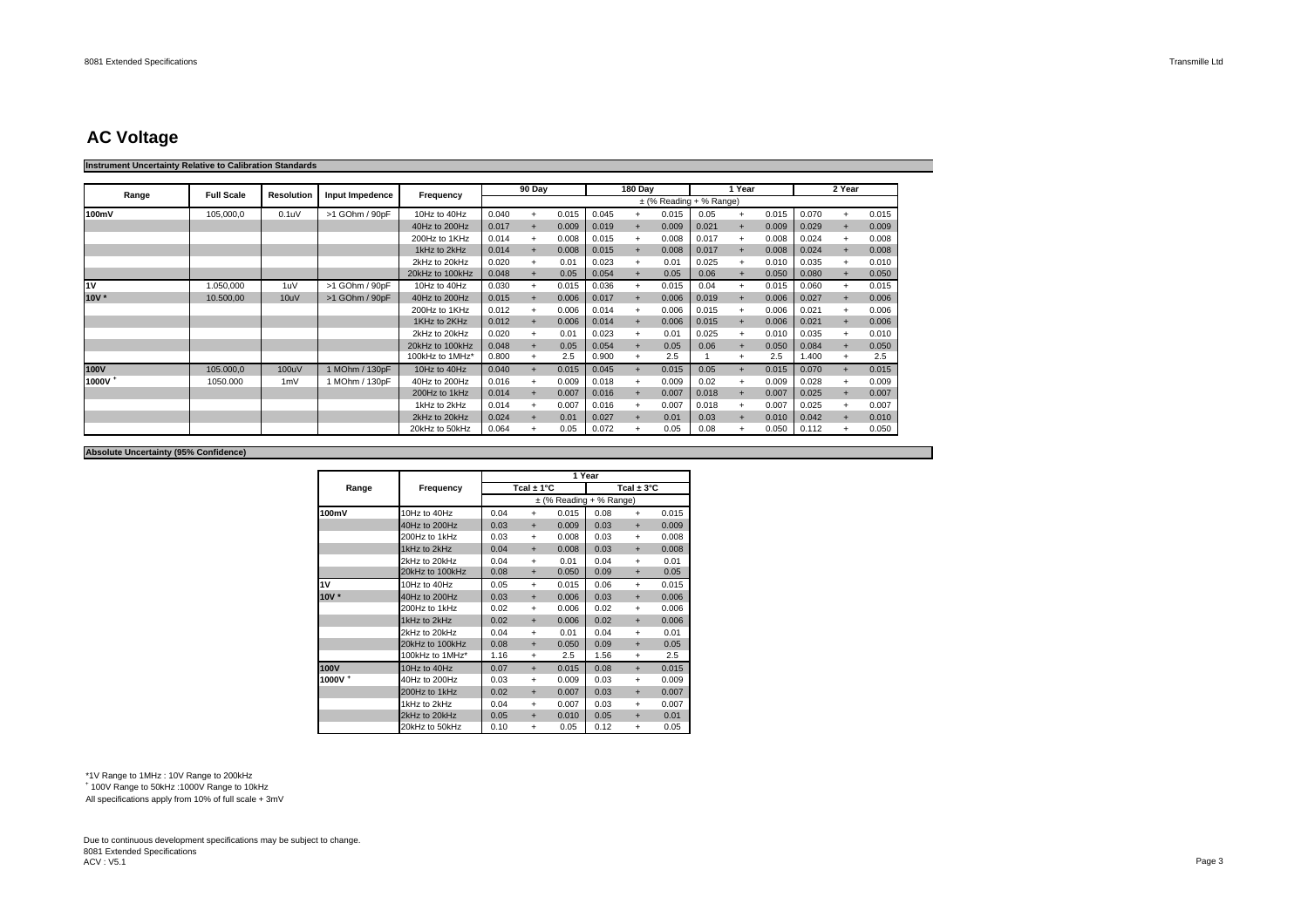#### **Instrument Uncertainty Relative to Calibration Standards**

| Range             | <b>Full Scale</b> | <b>Resolution</b>  | Input Impedance | Frequency     |       | 90 Day |       |       | <b>180 Dav</b> |                             |      | Year |       |       | 2 Year |       |
|-------------------|-------------------|--------------------|-----------------|---------------|-------|--------|-------|-------|----------------|-----------------------------|------|------|-------|-------|--------|-------|
|                   |                   |                    |                 |               |       |        |       |       |                | $\pm$ (% Reading + % Range) |      |      |       |       |        |       |
| 100uA             | 100.500,0         | 0.1nA              | 10 kOhms        | 10Hz to 40Hz  | 0.040 |        | 0.015 | 0.045 |                | 0.015                       | 0.05 |      | 0.015 | 0.07  |        | 0.015 |
| 1mA               | 1.050.000         | 1nA                | 1 kOhm          | 40Hz to 1kHz  | 0.024 |        | 0.012 | 0.027 | $+$            | 0.012                       | 0.03 |      | 0.012 | 0.042 |        | 0.012 |
| 10 <sub>m</sub> A | 10.500,00         | 10 <sub>n</sub> A  | 100 Ohms        | 1KHz to 10kHz | 0.056 |        | 0.030 | 0.063 | $\div$         | 0.030                       | 0.07 | ÷    | 0.030 | 0.098 |        | 0.030 |
| 100mA             | 105.000,0         | 100 <sub>n</sub> A | 10 Ohms         |               |       |        |       |       |                |                             |      |      |       |       |        |       |
| l1A               | 1.050,000         | 1uA                | 0.5 Ohms        | 10Hz to 40Hz  | 0.048 |        | 0.020 | 0.054 |                | 0.020                       | 0.06 |      | 0.020 | 0.084 |        | 0.020 |
|                   |                   |                    |                 | 40Hz to 1kHz  | 0.032 |        | 0.015 | 0.036 |                | 0.015                       | 0.04 |      | 0.015 | 0.056 |        | 0.015 |
|                   |                   |                    |                 | 1KHz to 10kHz | 0.056 |        | 0.050 | 0.063 |                | 0.050                       | 0.07 |      | 0.050 | 0.098 |        | 0.050 |
| 10A               | 10.500.00         | 10uA               | 10 mOhms        | 10Hz to 40Hz  | 0.064 |        | 0.040 | 0.072 | $+$            | 0.040                       | 0.08 |      | 0.040 | 0.112 |        | 0.040 |
| <b>30A</b>        | 30.500,0          | 100uA              | 10 mOhms        | 40Hz to 1kHz  | 0.056 |        | 0.030 | 0.063 |                | 0.030                       | 0.07 |      | 0.030 | 0.098 |        | 0.030 |

#### **Absolute Uncertainty (95% Confidence)**

|       |               |      |                |                             | 1 Year |                        |       |
|-------|---------------|------|----------------|-----------------------------|--------|------------------------|-------|
| Range | Frequency     |      | Tcal $\pm$ 1°C |                             |        | Tcal $\pm 3^{\circ}$ C |       |
|       |               |      |                | $\pm$ (% Reading + % Range) |        |                        |       |
| 100uA | 10Hz to 40Hz  | 0.07 | $\ddot{}$      | 0.015                       | 0.09   | $\ddot{}$              | 0.015 |
| 1mA   | 40Hz to 1kHz  | 0.04 | $\ddot{}$      | 0.012                       | 0.05   | $\ddot{}$              | 0.012 |
| 10mA  | 1kHz to 10kHz | 0.09 | $\ddot{}$      | 0.03                        | 0.12   | $\ddot{}$              | 0.03  |
| 100mA |               |      |                |                             |        |                        |       |
| 1Α    | 10Hz to 40Hz  | 0.09 | $\ddot{}$      | 0.02                        | 0.11   | $\ddot{}$              | 0.02  |
|       | 40Hz to 1kHz  | 0.06 | $\ddot{}$      | 0.015                       | 0.07   | $\ddot{}$              | 0.015 |
|       | 1kHz to 10kHz | 0.10 | $\ddot{}$      | 0.05                        | 0.13   | $\ddot{}$              | 0.05  |
| 10A   | 10Hz to 40Hz  | 0.14 | $\ddot{}$      | 0.04                        | 0.16   | $\ddot{}$              | 0.04  |
| 30A   | 40Hz to 1kHz  | 0.10 | +              | 0.03                        | 0.12   | +                      | 0.03  |

All specifications apply from 10% of full scale + 3mV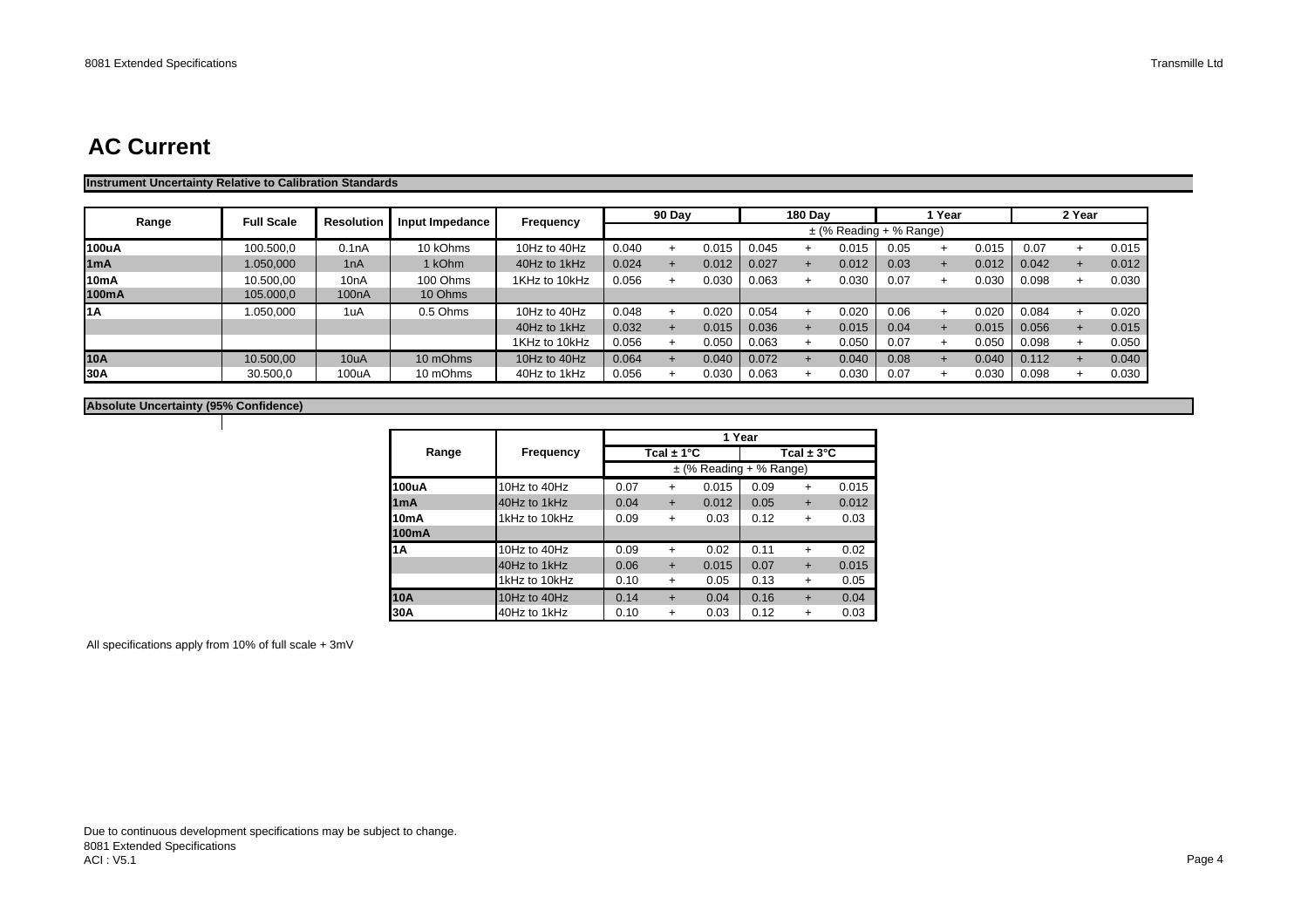## **Resistance**

#### **Instrument Uncertainty Relative to Calibration Standards**

|                     | <b>Full Scale</b> | <b>Resolution</b> | <b>Measurment Current</b> |      | 90 Day |      |      | <b>180 Dav</b> |     |                                 | Year   |     |      | 2 Year |     |
|---------------------|-------------------|-------------------|---------------------------|------|--------|------|------|----------------|-----|---------------------------------|--------|-----|------|--------|-----|
| Range               |                   |                   |                           |      |        |      |      |                |     | $\pm$ (ppm Reading + ppm Range) |        |     |      |        |     |
| Ohm                 | .200,000,00       | $0.01$ uOhm       | 100mA                     | 12.0 |        | 6.0  | 13.0 |                | 6.0 | 15.0                            |        | 6.0 | 21.0 |        | 6.0 |
| <b>10 Ohm</b>       | 12.000,000,0      | $0.1$ uOhm        | 10mA                      | 8.0  |        | 3.0  | 9.0  | $\overline{+}$ | 3.0 | 10.0                            | +      | 3.0 | 14.0 |        | 3.0 |
| 100 Ohm             | 120.000,000       | uOhm              | 10mA                      | 7.0  |        | 0. ا | 8.0  |                | .0  | 9.0                             | ÷      | 1.0 | 13.0 |        | 1.0 |
| 100 Ohm Low Current | 120.000,000       | 1 uOhm            | 1mA                       | 8.0  |        | 7.0  | 9.0  |                | 7.0 | 10.0                            |        | 7.0 | 14.0 |        | 7.0 |
| 1 kOhm              | 1.200,000,00      | 10 uOhms          | 10 <sub>m</sub> A         | 6.5  |        | 0.8  | 7.0  |                | 0.8 | 8.0                             |        | 0.8 | 11.0 |        | 0.8 |
| 1 kOhm Low Current  | 1.200,000,00      | 10 uOhms          | 1mA                       | 7.5  |        | 3.0  | 8.0  |                | 3.0 | 9.0                             |        | 3.0 | 12.0 |        | 3.0 |
| 10 kOhm             | 12.000.000.0      | 100 uOhms         | 1 <sub>m</sub> A          | 7.5  |        | 0.8  | 8.5  |                | 0.8 | 9.5                             | $\div$ | 0.8 | 13.0 |        | 0.8 |
| 10 kOhm Low Current | 12.000,000,0      | 100 uOhms         | 100uA                     | 8.5  |        | 8.0  | 9.5  | $\overline{+}$ | 8.0 | 10.5                            |        | 8.0 | 14.0 |        | 8.0 |
| 100 kOhm            | 120.000,000       | 1 mOhms           | 100uA                     | 8.0  |        | 0.8  | 9.0  |                | 0.8 | 10.0                            | $\div$ | 0.8 | 14.0 |        | 0.8 |
| 1 MOhm*             | 1.200,000,00      | 10 mOhms          | 10uA                      | 9.0  |        | 2.0  | 10.0 |                | 2.0 | 11.0                            |        | 2.0 | 15.0 |        | 2.0 |
| 10 MOhm*            | 12.000.000.0      | 100 mOhms         | 1uA                       | 12.0 |        | 8.0  | 13.5 |                | 8.0 | 15.0                            | $+$    | 8.0 | 21.0 |        | 8.0 |

#### **Absolute Uncertainty (95% Confidence)**

|                           |      |                | 1 Year         |                                 |                        |               |
|---------------------------|------|----------------|----------------|---------------------------------|------------------------|---------------|
| Range                     |      | Tcal $\pm$ 1°C |                |                                 | Tcal $\pm 3^{\circ}$ C |               |
|                           |      |                |                | $\pm$ (ppm Reading + ppm Range) |                        |               |
| 1 Ohm                     | 17.6 | $\ddot{}$      | 6              | 23.5                            | ÷                      | 6             |
| <b>10 Ohm</b>             | 11.9 | $\div$         | 3              | 15.8                            | $\div$                 | 3             |
| 100 Ohm                   | 10.6 | $\ddot{}$      | 1.0            | 14.1                            | $\ddot{}$              |               |
| 100 Ohm Low Current       | 11.7 | $\ddot{}$      | $\overline{7}$ | 15.7                            | $\ddot{}$              | 7             |
| 1 kOhm                    | 9.4  | $\ddot{}$      | 0.8            | 12.5                            | $\ddot{}$              | 0.8           |
| <b>1 kOhm Low Current</b> | 10.5 | $\ddot{}$      | 3              | 14.1                            | $\div$                 | 3             |
| 10 kOhm                   | 11.1 | $\ddot{}$      | 0.8            | 14.9                            | $\div$                 | 0.8           |
| 10 kOhm Low Current       | 12.2 | $\ddot{}$      | 8              | 16.4                            | $\div$                 | 8             |
| 100 kOhm                  | 11.8 | $\div$         | 8              | 15.7                            | $\div$                 | 8             |
| 1 MOhm <sup>*</sup>       | 14.1 | $\div$         | $\mathfrak{p}$ | 18.2                            | $\div$                 | $\mathcal{P}$ |
| 10 MOhm*                  | 18.0 | ٠              | 8              | 23.9                            |                        | 8             |

\* 2 Wire measurement only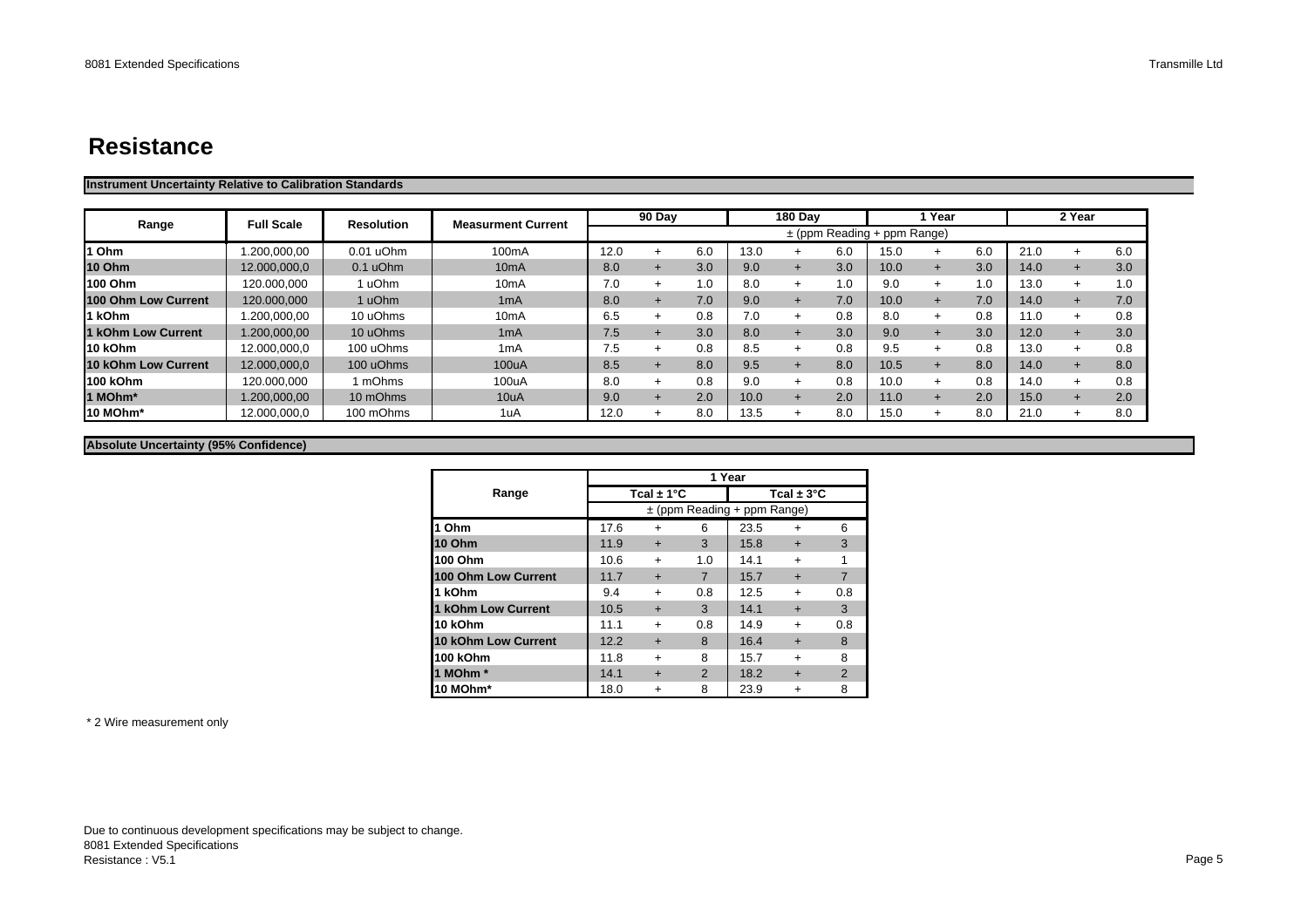### **Electrometer Resistance**

#### **Instrument Uncertainty Relative to Calibration Standards**

| Voltage Setting* | <b>Current Range</b> | <b>Resistance Range</b> | <b>Resolution</b> | 90 Day | <b>180 Dav</b> | 1 Year          | 2 Year |
|------------------|----------------------|-------------------------|-------------------|--------|----------------|-----------------|--------|
|                  |                      |                         |                   |        |                | $±$ ppm Reading |        |
| <b>10V</b>       | 10uA                 | 800kOhm - 9MOhm         |                   |        |                |                 |        |
|                  | 1uA                  | 8M Ohm - 90 Mohm        |                   |        |                |                 |        |
|                  | 100 <sub>n</sub> A   | 80 Mohm - 900 Mohm      |                   |        |                |                 |        |
|                  | 10 <sub>n</sub> A    | 800 Mohm - 1TOhm        |                   |        |                |                 |        |
| <b>50V</b>       | 10uA                 | 5M Ohm - 45 MOhm        | 10 Ohm            | 112    | 126            | 140             | 196    |
|                  | 1uA                  | 40M Ohm - 450 Mohm      | 100 Ohm           | 360    | 405            | 450             | 630    |
|                  | 100 <sub>n</sub> A   | 400 Mohm - 4.5GOhm      | 1kOhm             | 1440   | 1620           | 1800            | 2520   |
|                  | 10 <sub>n</sub> A    | 4 Gohm - 1TOhm          | 100kOhm           | 18400  | 20700          | 23000           | 32200  |
| 100V             | 10uA                 | 8M Ohm - 90 Mohm        | 10 Ohm            | 112    | 126            | 140             | 196    |
|                  | 1uA                  | 80 Mohm - 900 Mohm      | 100 Ohm           | 332.8  | 374.4          | 416             | 582.4  |
|                  | 100 <sub>n</sub> A   | 800Mohm - 9GOhm         | 1kOhm             | 1448   | 1629           | 1810            | 2534   |
|                  | 10 <sub>n</sub> A    | 8GOhm - 2TOhm           | 100kOhm           | 18400  | 20700          | 23000           | 32200  |
| 150V             | 10uA                 | 12M Ohm - 135 MOhm      | 10 Ohm            | 108    | 121.5          | 135             | 189    |
|                  | 1uA                  | 120M Ohm - 1350 Mohm    | 100 Ohm           | 368    | 414            | 460             | 644    |
|                  | 100 <sub>n</sub> A   | 1200 Mohm - 13.5GOhm    | 1kOhm             | 1520   | 1710           | 1900            | 2660   |
|                  | 10 <sub>n</sub> A    | 12 Gohm - 2TOhm         | 100kOhm           | 14134  | 15900          | 17667           | 24734  |
| <b>200V</b>      | 10uA                 | 20M Ohm - 180 MOhm      | 10 Ohm            | 108    | 121.5          | 135             | 189    |
|                  | 1uA                  | 160M Ohm - 1800 Mohm    | 100 Ohm           | 344    | 387            | 430             | 602    |
|                  | 100 <sub>n</sub> A   | 1600 Mohm - 18GOhm      | 1kOhm             | 1448   | 1629           | 1810            | 2534   |
|                  | 10 <sub>n</sub> A    | 16 Gohm - 2TOhm         | 100kOhm           | 12000  | 13500          | 15000           | 21000  |
| <b>250V</b>      | 10uA                 | 25M Ohm - 225 MOhm      | 10 Ohm            | 105.6  | 118.8          | 132             | 184.8  |
|                  | 1uA                  | 200M Ohm - 2250 Mohm    | 100 Ohm           | 344    | 387            | 430             | 602    |
|                  | 100 <sub>n</sub> A   | 2000 Mohm - 22.5GOhm    | 1kOhm             | 1448   | 1629           | 1810            | 2534   |
|                  | 10 <sub>n</sub> A    | 20 Gohm - 2TOhm         | 100kOhm           | 10720  | 12060          | 13400           | 18760  |
| 300V             | 10uA                 | 30M Ohm - 270 MOhm      | 10 Ohm            | 105.6  | 118.8          | 132             | 184.8  |
|                  | 1uA                  | 240M Ohm - 2700 Mohm    | 100 Ohm           | 332    | 373.5          | 415             | 581    |
|                  | 100 <sub>n</sub> A   | 2400 Mohm - 27GOhm      | 1kOhm             | 1448   | 1629           | 1810            | 2534   |
|                  | 10 <sub>n</sub> A    | 24 Gohm - 2TOhm         | 100kOhm           | 9840   | 11070          | 12300           | 17220  |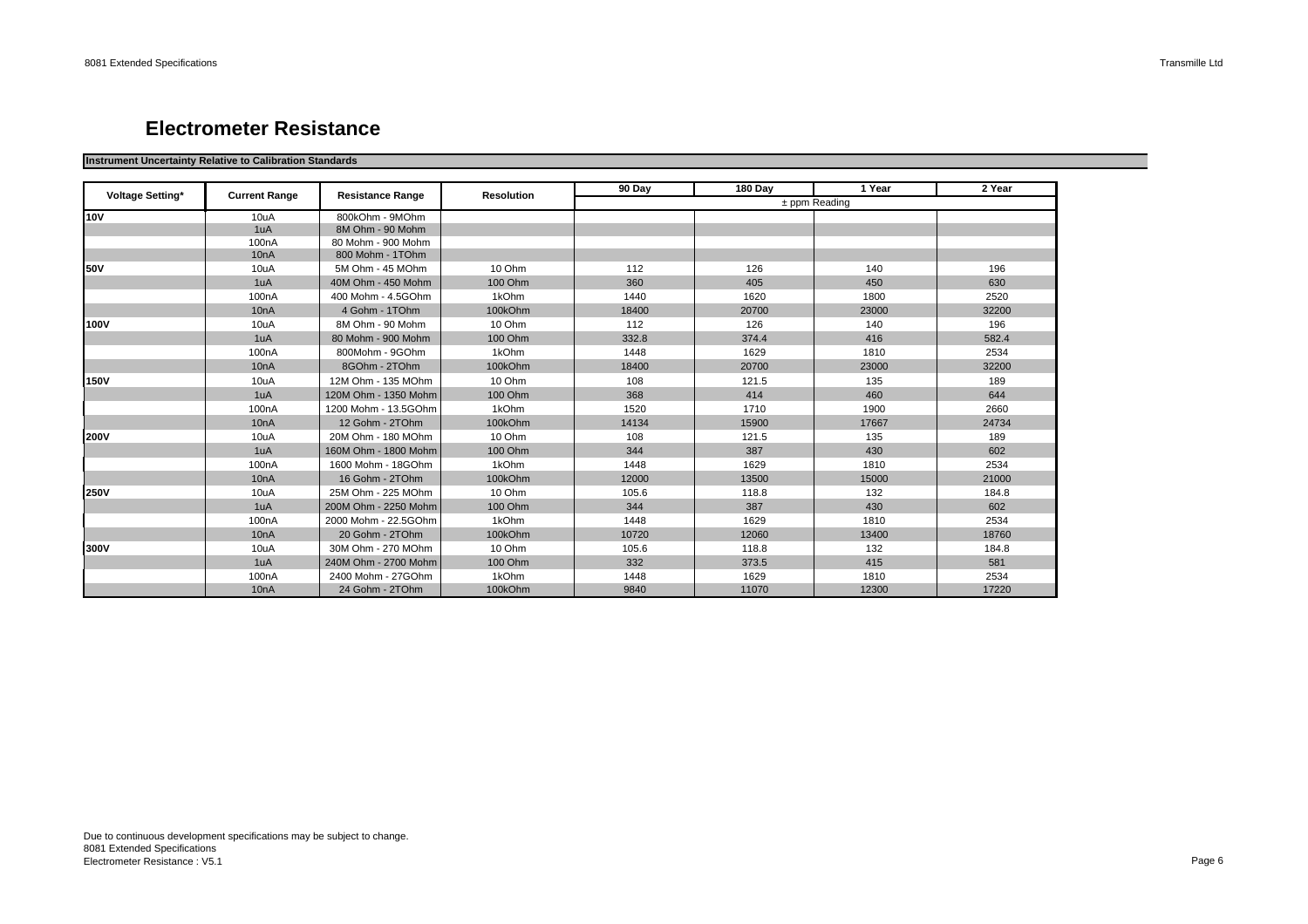# **Temperature (Thermocouple)**

| Thermocouple             | Range                                  | 1 Year Accuracy *To Cal Standards |
|--------------------------|----------------------------------------|-----------------------------------|
| <b>Thermocouple Type</b> |                                        |                                   |
| $\overline{\mathsf{K}}$  | -140 $^{\circ}$ C to 1340 $^{\circ}$ C | $0.08$ °C                         |
| J                        | -210°C to 1200°C                       | $0.08$ °C                         |
| <b>B</b>                 | 300°C to 500°C                         | $0.25^{\circ}$ C                  |
|                          | 500°C to 1820°C                        | $0.15^{\circ}$ C                  |
| E                        | $0^{\circ}$ C to 800 $^{\circ}$ C      | $0.05^{\circ}$ C                  |
| $\overline{\mathsf{R}}$  | -50 $^{\circ}$ C to 600 $^{\circ}$ C   | $0.25^{\circ}$ C                  |
|                          | 600°C to 1760°C                        | $0.15^{\circ}$ C                  |
| S                        | 0°C to 1760°C                          | $0.15^{\circ}$ C                  |
| N                        | -200°C to 1300°C                       | $0.09$ °C                         |
|                          | -200 $\degree$ C to 400 $\degree$ C    | $0.08$ °C                         |

### *Cold Junction Compensation*

Using calibrated PT100 probe in rear terminal connections = 0.05°C Using TCLEAD =  $0.1^{\circ}$ C

Due to continuous development specifications may be subject to change. 8081 Extended Specifications Thermocouple : V5.1 Page 7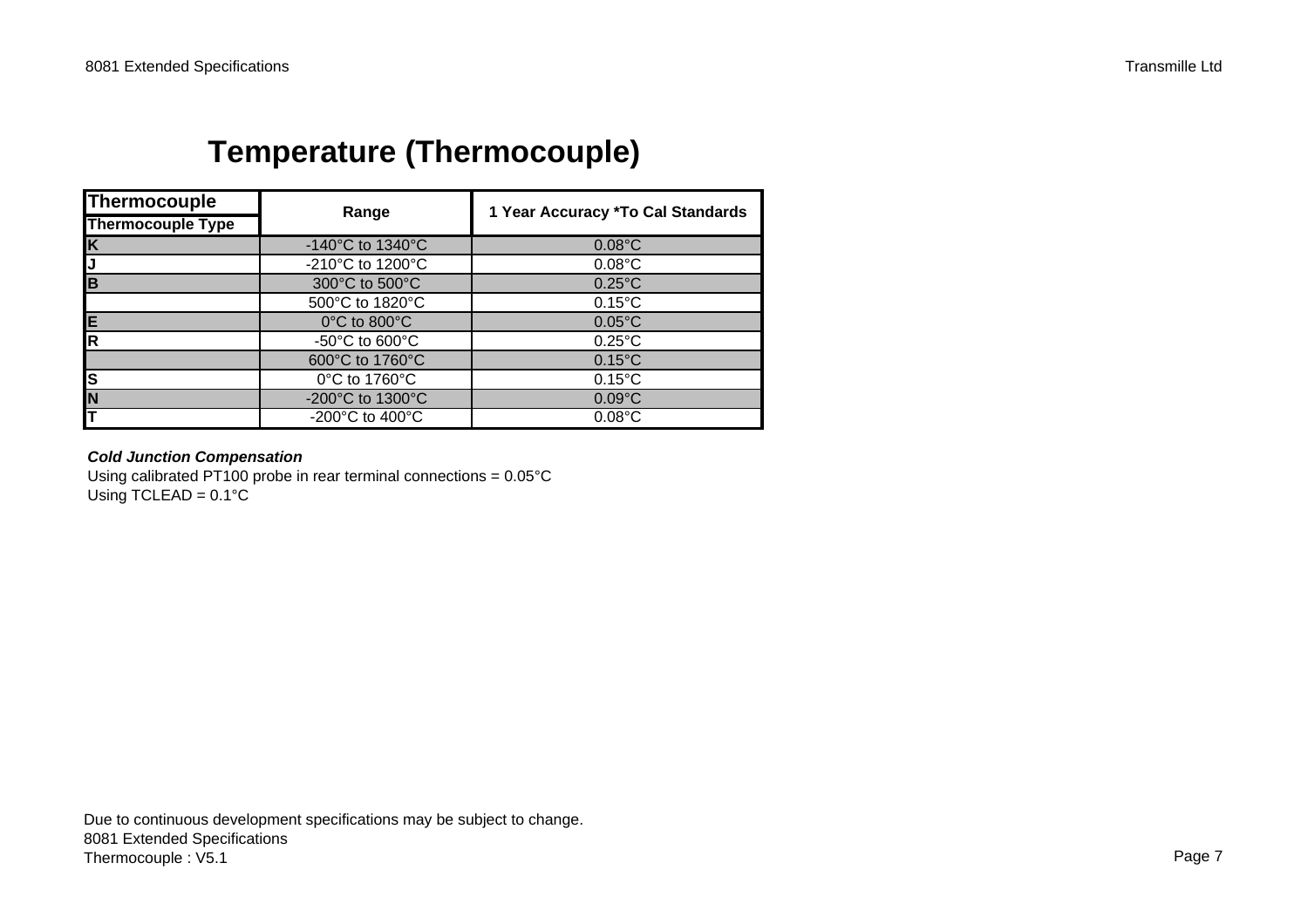# **Frequency**

| <b>Signal Amplitude Range</b> | 5% of range to full scale |
|-------------------------------|---------------------------|
| <b>Resolution</b>             | 0.1Hz (after 5 samples)   |
| <b>Frequency Range</b>        | 1Hz to 1MHz               |
| <b>Accuracy (1 Year)*</b>     | $2$ ppm $\pm$ 2 Digits    |
| <b>Sample Interval</b>        | l1s                       |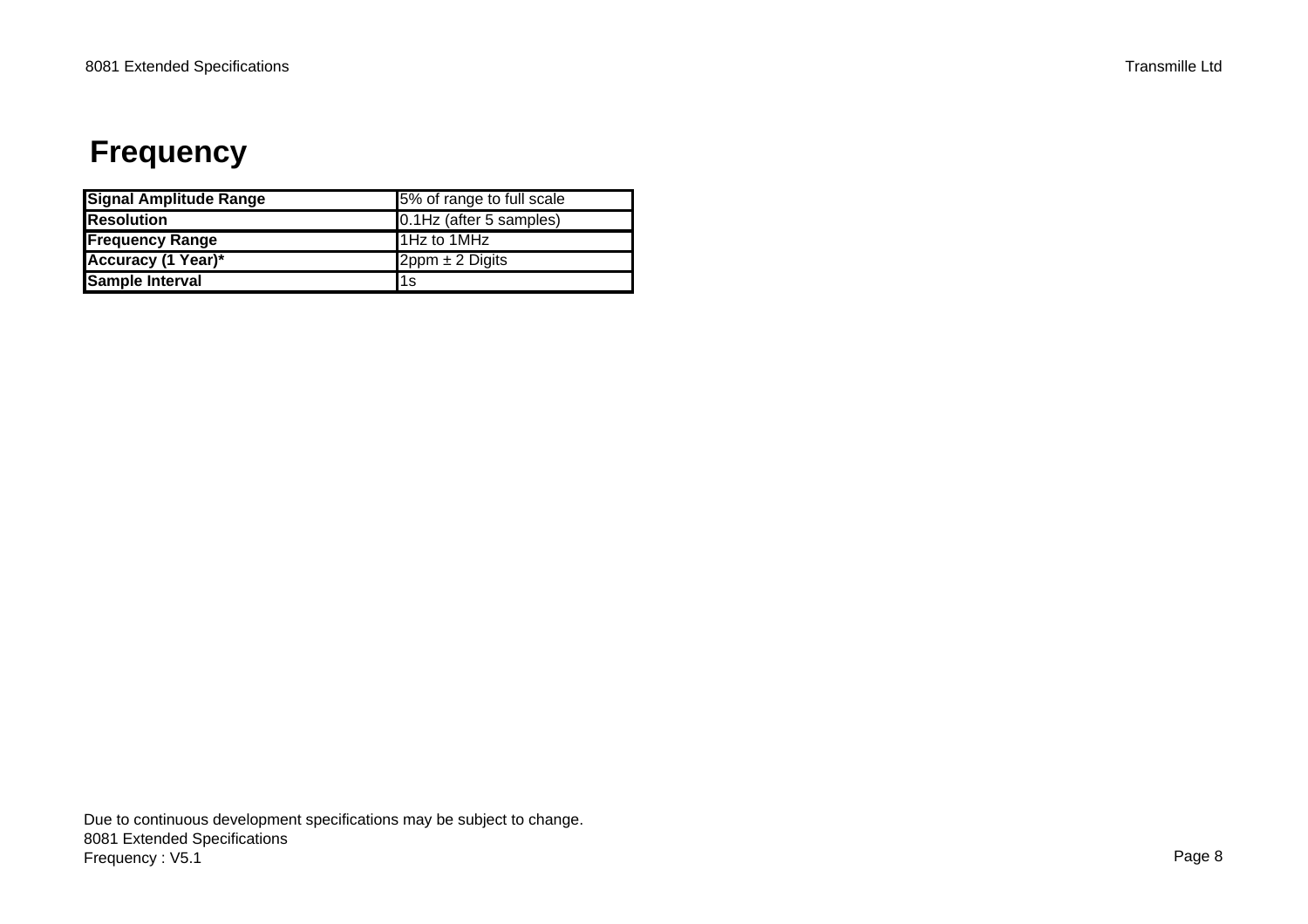# **Phase Specifications (Option)**

| <b>Voltage Range:</b>   | 20mV - 1000V |
|-------------------------|--------------|
| <b>Current Range:</b>   | 20uA - 30A   |
| <b>Frequency Range:</b> | 40Hz - 1kHz  |

| <b>Phase Angle</b>          | <b>Resolution</b> | <b>Accuracy</b>       |
|-----------------------------|-------------------|-----------------------|
| $0^\circ$ to 359.9 $^\circ$ | ∩ 1°              | $0.5^{\circ} + 6$ us* |

\*6us represents 0.109° at 50Hz or 0.87° at 400Hz

Due to continuous development specifications may be subject to change. 8081 Extended Specifications Phase : V5Page 9